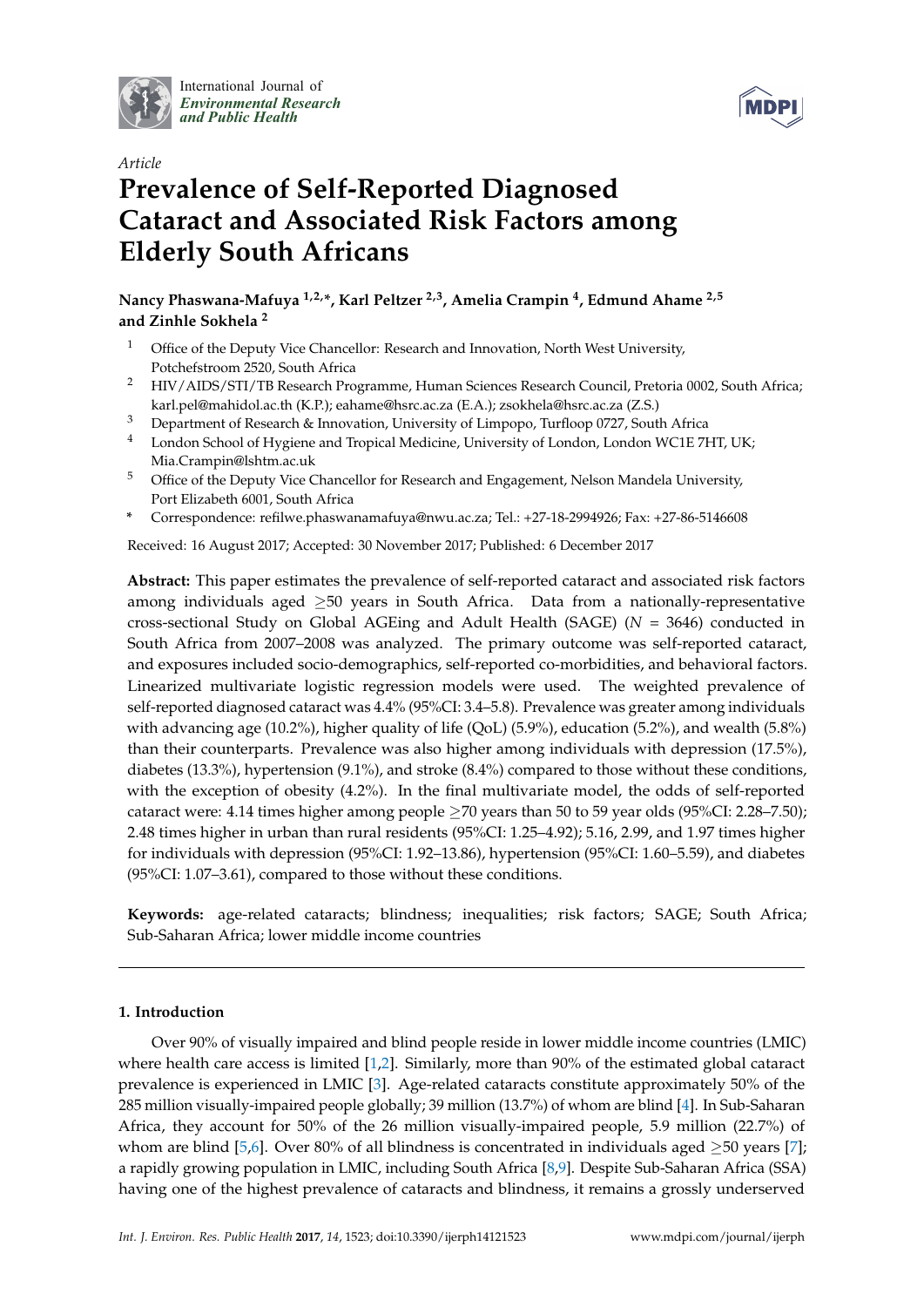region [\[10\]](#page-8-5). A limited number of population-based studies have been conducted on the prevalence of self-reported cataract in LMIC and found varied prevalence [\[11,](#page-8-6)[12\]](#page-8-7). The studies found higher prevalence of self-reported cataract among individuals with older age, lower income, lower education, urban residency, female sex, diabetes, hypertension, and intake of antidepressants and self-reported cataracts [\[11–](#page-8-6)[13\]](#page-8-8). Inconsistent associations have been found between self-reported cataract, BMI, and lifetime alcohol use and lifetime smoking [\[11](#page-8-6)[,12\]](#page-8-7). Eitminam found the prevalence of cataract to be 15% higher among individuals on antidepressants [\[13\]](#page-8-8). Rim et al. found extreme stress to be negatively associated with having cataract [\[11\]](#page-8-6). Yawson et al. found weak associations between self-reported cataract and quality of life  $(QoL)$  [\[12\]](#page-8-7).

The prevalence of self-reported cataract and its association with the known risk factors among older South Africans is not known, thus, requiring further investigation as the population ages in order to guide future research, prevention strategies, public health policies, and programs in line with Vision 2020 [\[14\]](#page-8-9).

Data from the Study on Global AGEing and Adult Health (SAGE) were analyzed to examine the prevalence of self-reported cataract and associated socio-demographic (distal) risk factors, co-morbidities, and health behaviours among 3649 South Africans aged 50 years and older.

#### **2. Methods**

#### *2.1. Data Source*

The World Health Organization (WHO) conducted a population-based prospective study (SAGE) of people aged 50 years and older in collaboration with research agencies in six LMIC countries (China, Ghana, India, Mexico, Russia, South Africa) from 2007–2010 [\[15\]](#page-8-10). This analysis is based on cross-sectional data from SAGE South Africa (Wave 1), conducted between March 2007 to September 2008 by the WHO and Human Sciences Research Council (HSRC). Details on how sampling, enumeration procedures, and post-stratified individual probability weights were conducted to ensure nationally-representative estimates across provinces (strata), geo-type, ethnicity, and sex have been previously published [\[15](#page-8-10)[–17\]](#page-8-11). This resulted in a multi-stage probability sample of 3649 South Africans aged ≥50 years (73% response rate). Adjusting for the effect of the complex multi-stage cluster random survey design (Design Effect  $= 1.5$ ), this multistage sample size is equivalent to a simple random sample of 2439 individuals.

#### *2.2. Measures*

SAGE utilized a validated, pre-tested, and pilot-tested interviewer-administered face-to-face questionnaire [\[17\]](#page-8-11). The primary outcome variable of "self-reported cataract" was binary: "In the last five years, were you diagnosed by a health professional with a cataract in one or both of your eyes?" (*Yes or No*).

Exposures were socio-demographics, self-reported co-morbidities and behavioral factors, as described below. Eight socio-demographic characteristics were assessed. Age (in 10-year bands), gender, and geo-locality (urban/rural) had mutually exclusive qualitative categories. Education was coded into four ordered categories: no schooling, <primary, completed primary, and at least secondary. Ethnicity was coded as Black, White, Coloured, and Asian. Wealth quintiles were derived from raw continuous estimates of asset ownership using pure random effects and Bayesian post-estimation models [\[15](#page-8-10)[,18\]](#page-8-12) and were recoded into a dichotomous variable (quintiles 1,2,3 = low, quintiles 4,5 = high). QoL was assessed using an eight-item WHOQoL internationally-validated tool with two questions taken from each domain: "physical, psychological, social and environmental" [\[18](#page-8-12)[,19\]](#page-8-13). The results from the eight items were added up and transformed to obtain total WHOQoL score ranging from 0–100 with lower scores signifying better QoL. This was then coded into ordered categories: low, medium, and high QoL.

Six co-morbidities were assessed by self-report. Amongst these were included questions such as; "Have you ever been diagnosed with stroke, depression, hypertension, and diabetes mellitus?" (*Yes or No*).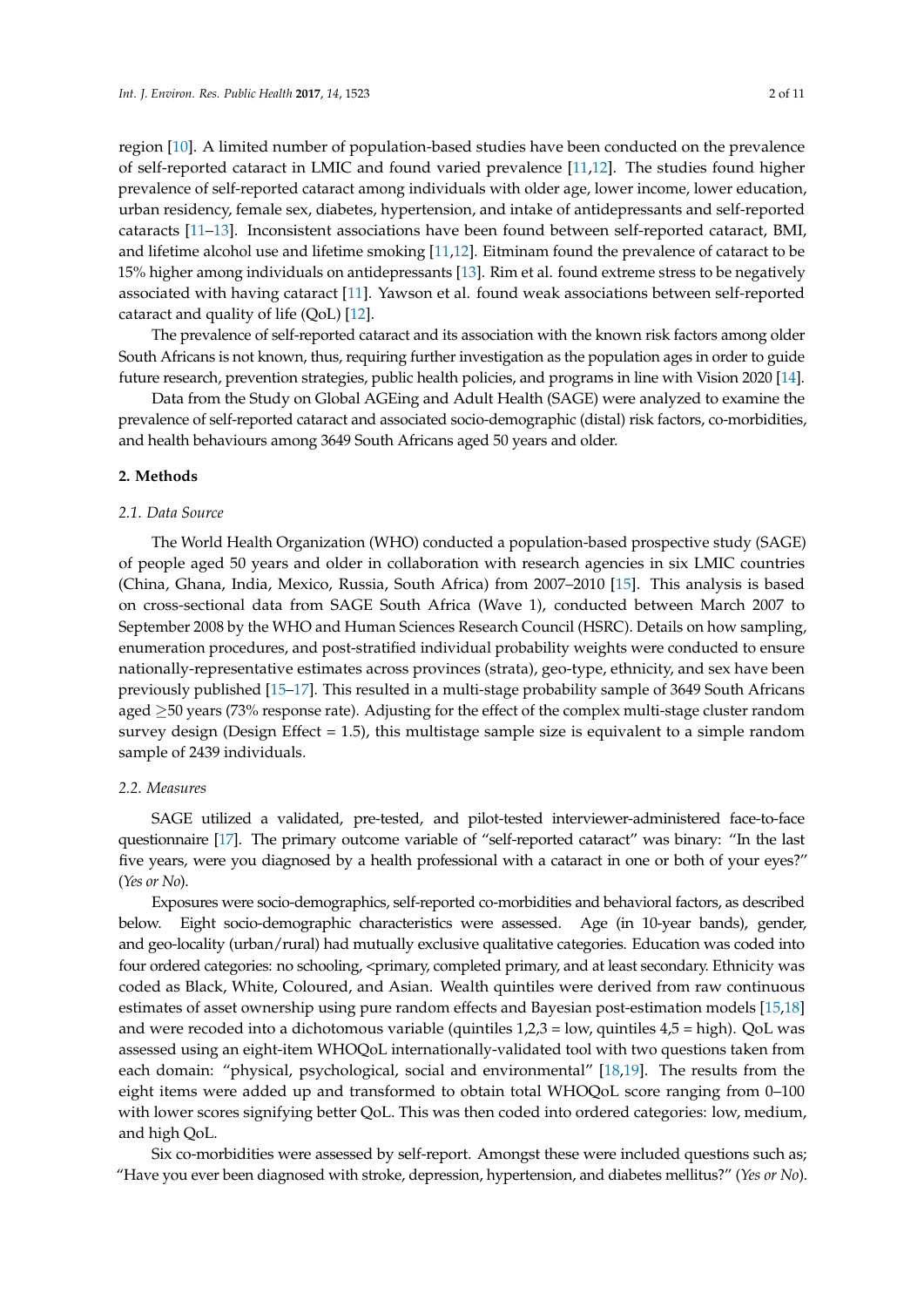Obesity (BMI  $\geq$  30 kg/m<sup>2</sup>) was determined by calculating weight in kilogram (kg) (using a calibrated weighing scale) divided by the square of height in metres (using a stadiometer).

Two health behavior variables were assessed by self-report: "Have you ever smoked (sniffed or chew) tobacco (pipes, snuff, cigars), or consumed a drink that contains alcohol (beer, spirits, wine)?" (*Yes or No*) [\[15\]](#page-8-10).

### *2.3. Data Analysis*

STATA methods [\[20\]](#page-8-14) were used to find estimates that took into consideration the complex survey design, i.e., weighting, clustering, and stratification. Taylor linearized variance estimation was used. The proportion of missing values for each variable was <5% and records were accordingly excluded from analysis, e.g., all records of cataracts (yes/no) with missing values (175 observations) and answered "don't know" to cataract questions (16 observations) were excluded from the analysis, resulting in 3649 records for analysis. Linearized logistic regression entailed four stages. Univariate and multivariate analyses were conducted to determine crude and adjusted odds ratios (aOR) for the associations between the exposure variables (socio-demographics, co-morbidities, and health behaviour) and self-reported cataract, respectively, as well as to assess potential confounding of these same variables. The strengths of the associations were determined using a 95%CI and adjusted *p*-values for the Wald test. Multi-collinearity was assessed using a variance inflation factor. Following this, the final model was developed taking statistical efficiency and design effects into consideration. Effect modification by age group was assessed on the final model, using adjusted Wald test ( $p < 0.05$ ).

## *2.4. Ethics Approval*

Ethics approval was secured from the HSRC (Reference: 5/13/04/06), WHO (Reference: RPC 149) and London School of Hygiene and Tropical Medicine (reference: 10699) ethical review committees. Approval for the study was also provided by the local National Department of Health (J1/14/45, 2007). Informed consent was secured from each participant in writing prior to each interview.

#### **3. Results**

### *3.1. Sample Characteristics and Prevalence of Self-Reported Cataract*

Sample characteristics and prevalence of self-reported cataract in 3649 participants (73% response rate) are described in Table [1.](#page-3-0) Most participants reported higher wealth (58.7%); medium/high QoL (93%), and had some schooling (62.7%). Obesity was common (46.8%). Approximately 25.1% ever drank alcohol and 33.4% ever smoked. The weighted prevalence of self-reported cataract was 4.4% (95%CI: 3.4–5.8).

| <b>Explanatory Factors</b> | <b>Sample Characteristics</b> |                          | Prevalence of Self-Reported Cataract  |                                             |
|----------------------------|-------------------------------|--------------------------|---------------------------------------|---------------------------------------------|
| Socio-Demographics         | Sample $N = 3649$             | Weighted %<br>$(95\%CI)$ | No. of People with Cataract $N = 167$ | * Weighted %<br>$(95\%CI): 4.4 (3.4 - 5.8)$ |
| Age (years)                |                               |                          |                                       |                                             |
| $50 - 59$                  | 1607                          | $49.8(46.8 - 52.9)$      | 40                                    | $2.5(1.5-4.0)$                              |
| $60 - 69$                  | 1176                          | $30.8(28.5 - 33.3)$      | 55                                    | $3.9(2.6 - 5.8)$                            |
| >70                        | 866                           | 19.4 (17.3–21.7)         | 72                                    | $10.2(6.9-14.8)$                            |
| Gender                     |                               |                          |                                       |                                             |
| Male                       | 1551                          | $43.9(40.9 - 47.0)$      | 64                                    | $4.7(3.1 - 7.1)$                            |
| Female                     | 2098                          | $56.1(53.0-59.1)$        | 103                                   | $4.2(3.0-5.8)$                              |
| Ethnicity                  |                               |                          |                                       |                                             |
| Black                      | 1975                          | $61.3(56.8 - 65.5)$      | 74                                    | $3.2(2.4 - 4.5)$                            |
| White                      | 255                           | $7.7(5.5-10.8)$          | 17                                    | $6.4(2.5-15.5)$                             |
| Coloured                   | 647                           | $10.9(8.7-13.6)$         | 37                                    | $5.8(3.1-10.5)$                             |
| Asian                      | 287                           | $3.2(2.3-4.3)$           | 19                                    | $7.2(3.6-14.0)$                             |

**Table 1.** Sample characteristics and prevalence of self-reported cataract.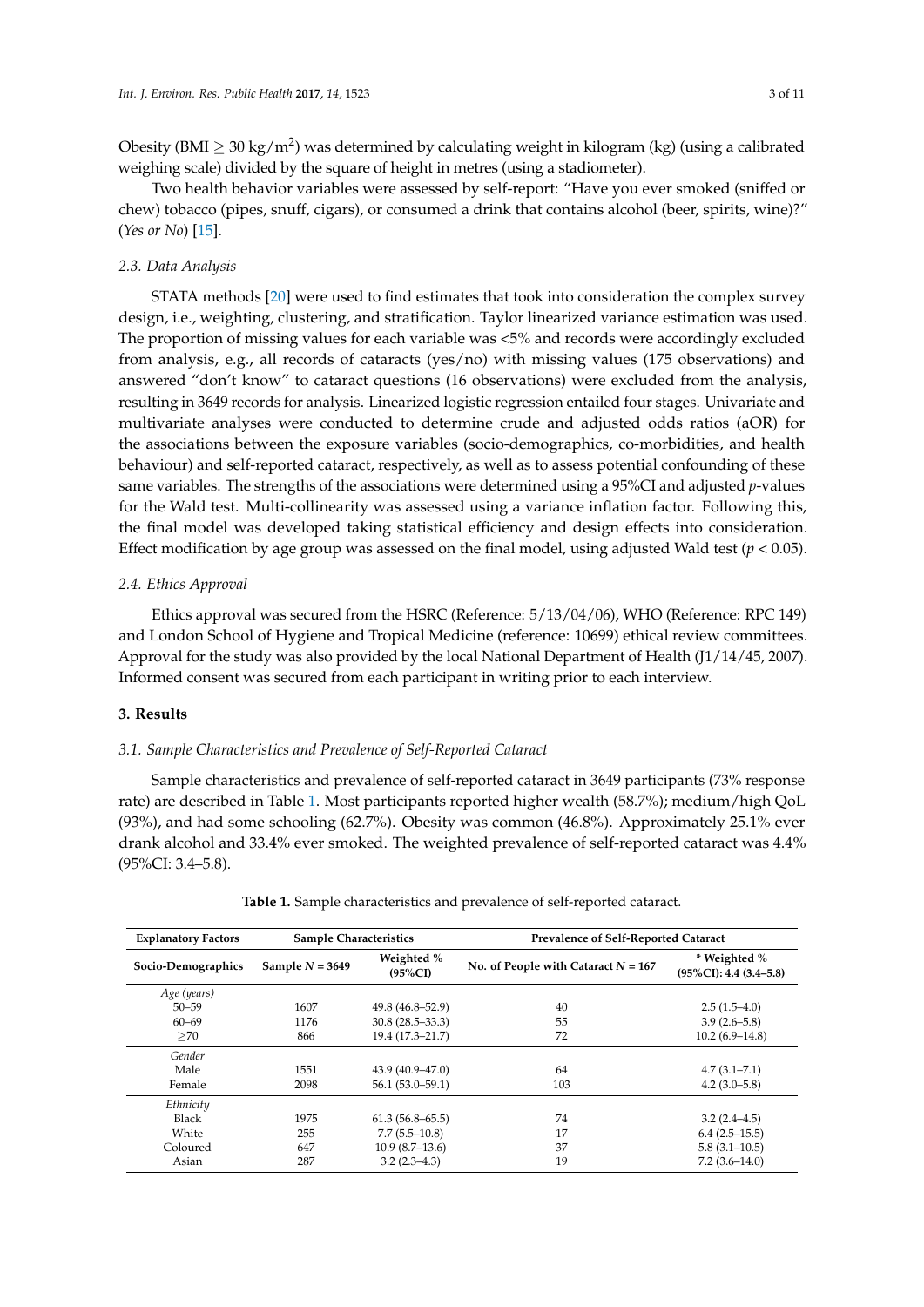<span id="page-3-0"></span>

| <b>Explanatory Factors</b> | <b>Sample Characteristics</b> |                          | Prevalence of Self-Reported Cataract  |                                             |  |
|----------------------------|-------------------------------|--------------------------|---------------------------------------|---------------------------------------------|--|
| Socio-Demographics         | Sample $N = 3649$             | Weighted %<br>$(95\%CI)$ | No. of People with Cataract $N = 167$ | * Weighted %<br>$(95\%CI): 4.4 (3.4 - 5.8)$ |  |
| Education                  |                               |                          |                                       |                                             |  |
| No schooling               | 1331                          | 37.2 (33.9-40.6)         | 44                                    | $4.1(2.6-6.4)$                              |  |
| <b>Incomplete Primary</b>  | 784                           | 20.8 (18.3–23.6)         | 39                                    | $3.5(2.1 - 5.8)$                            |  |
| Completed Primary          | 742                           | 18.4 (16.2-20.9)         | 37                                    | $5.1(3.1 - 8.4)$                            |  |
| Secondary plus             | 792                           | 23.5 (20.6-26.8)         | 47                                    | $5.2(3.2 - 8.5)$                            |  |
| Wealth                     |                               |                          |                                       |                                             |  |
| Low                        | 1520                          | 41.3 (36.6-46.2)         | 93                                    | $3.4(2.4 - 5.0)$                            |  |
| High                       | 2111                          | 58.7 (53.8–63.5)         | 72                                    | $5.8(4.1 - 8.1)$                            |  |
| Geo-locality               |                               |                          |                                       |                                             |  |
| Rural                      | 1203                          | $65.1(59.2 - 70.6)$      | 35                                    | $2.2(1.3 - 3.7)$                            |  |
| Urban                      | 2443                          | 34.9 (29.4-40.8)         | 131                                   | $5.6(4.2 - 7.5)$                            |  |
| Quality of Life            |                               |                          |                                       |                                             |  |
| Low                        | 209                           | $7.0(5.5 - 8.7)$         | 8                                     | $2.3(0.9-6.0)$                              |  |
| Medium                     | 2325                          | 64.4 (60.9-67.8)         | 106                                   | $4.0(2.9-5.6)$                              |  |
| High                       | 1078                          | 28.6 (25.2–32.3)         | 53                                    | $5.9(3.4-5.8)$                              |  |
| Co-morbidities             |                               |                          |                                       |                                             |  |
| <b>Stroke</b>              |                               |                          |                                       |                                             |  |
| Yes                        | 139                           | $4.0(3.0-5.4)$           | 11                                    | $8.4(3.7-17.7)$                             |  |
| No                         | 3510                          | 96.0 (94.6-97.0)         | 156                                   | $4.2(3.2 - 5.6)$                            |  |
| Hypertension               |                               |                          |                                       |                                             |  |
| Yes                        | 1115                          | 30.2 (27.1-33.5)         | 58                                    | $9.1(6.7-12.3)$                             |  |
| No                         | 2534                          | 69.8 (66.5-72.9)         | 109                                   | $2.4(1.4-3.9)$                              |  |
| Depression                 |                               |                          |                                       |                                             |  |
| Yes                        | 113                           | $2.9(2.1-3.9)$           | 13                                    | $17.5(7.9-34.4)$                            |  |
| No                         | 3536                          | 97.1 (96.1-97.9)         | 154                                   | $4.0(3.0-5.3)$                              |  |
| <b>Diabetes</b>            |                               |                          |                                       |                                             |  |
| Yes                        | 358                           | $9.1(7.6-10.7)$          | 45                                    | $13.3(8.2 - 20.6)$                          |  |
| No                         | 3291                          | 90.9 (89.3-92.4)         | 122                                   | $3.5(2.6-4.8)$                              |  |
| Obesity                    |                               |                          |                                       |                                             |  |
| Yes                        | 1519                          | 46.8 (43.3–50.4)         | 77                                    | $4.2(3.1 - 5.8)$                            |  |
| No                         | 2052                          | 52.1 (48.5-55.7)         | 87                                    | $4.5(3.1-6.7)$                              |  |
| <b>Health behaviours</b>   |                               |                          |                                       |                                             |  |
| Alcohol use (ever)         |                               |                          |                                       |                                             |  |
| Yes                        | 996                           | 25.1 (22.5-28.0)         | 45                                    | $3.7(2.5-5.5)$                              |  |
| No                         | 2653                          | 74.9 (72.0-77.6)         | 122                                   | $4.7(3.4 - 6.3)$                            |  |
| Tobacco use (ever)         |                               |                          |                                       |                                             |  |
| Yes                        | 1294                          | 33.4 (30.5–36.5)         | 55                                    | $3.8(2.4 - 6.1)$                            |  |
| No                         | 2355                          | 66.6 (63.5–69.5)         | 112                                   | $4.7(3.5-6.4)$                              |  |

**Table 1.** *Cont.*

\* The percentages were weighted to the general South African population.

Prevalence of cataract increased with advancing age and was 10.2% in the oldest age category. It was 4.2% among women, 3.2% among blacks, and 2.2% in rural residents, and among individuals with higher QoL (5.9%), secondary plus education category (5.2%), and high wealth category (5.8%). Prevalence of cataract was high among individuals with co-morbidities: depression (17.5%), diabetes (13.3%), hypertension (9.1%), and stroke (8.4%).

#### *3.2. Crude Associations between Self-Reported Cataract and Exposures*

Table [2](#page-4-0) reports the univariate analysis of the factors associated with self-reported cataract (Model 1). The sample included 167 people with self-reported cataract, which was large enough to allow for 16 parameters in the final model. The odds of self-reported cataract were: 4.43 times higher among individuals aged ≥70 years than 50–59 year olds (95%CI: 2.41–8.12; *p* < 0.001); 2.67 times higher among urban dwellers than rural ones (95%CI: 1.42–5.03; *p* = 0.002); 42% lower among individuals in higher than lower wealth category (95%CI: 0.35–0.97; *p* = 0.037); 2.32 times higher among Asians than Blacks (95%CI: 1.07–5.04; *p* = 0.034), and 5.05, 4.17, and 4.13 times higher for individuals with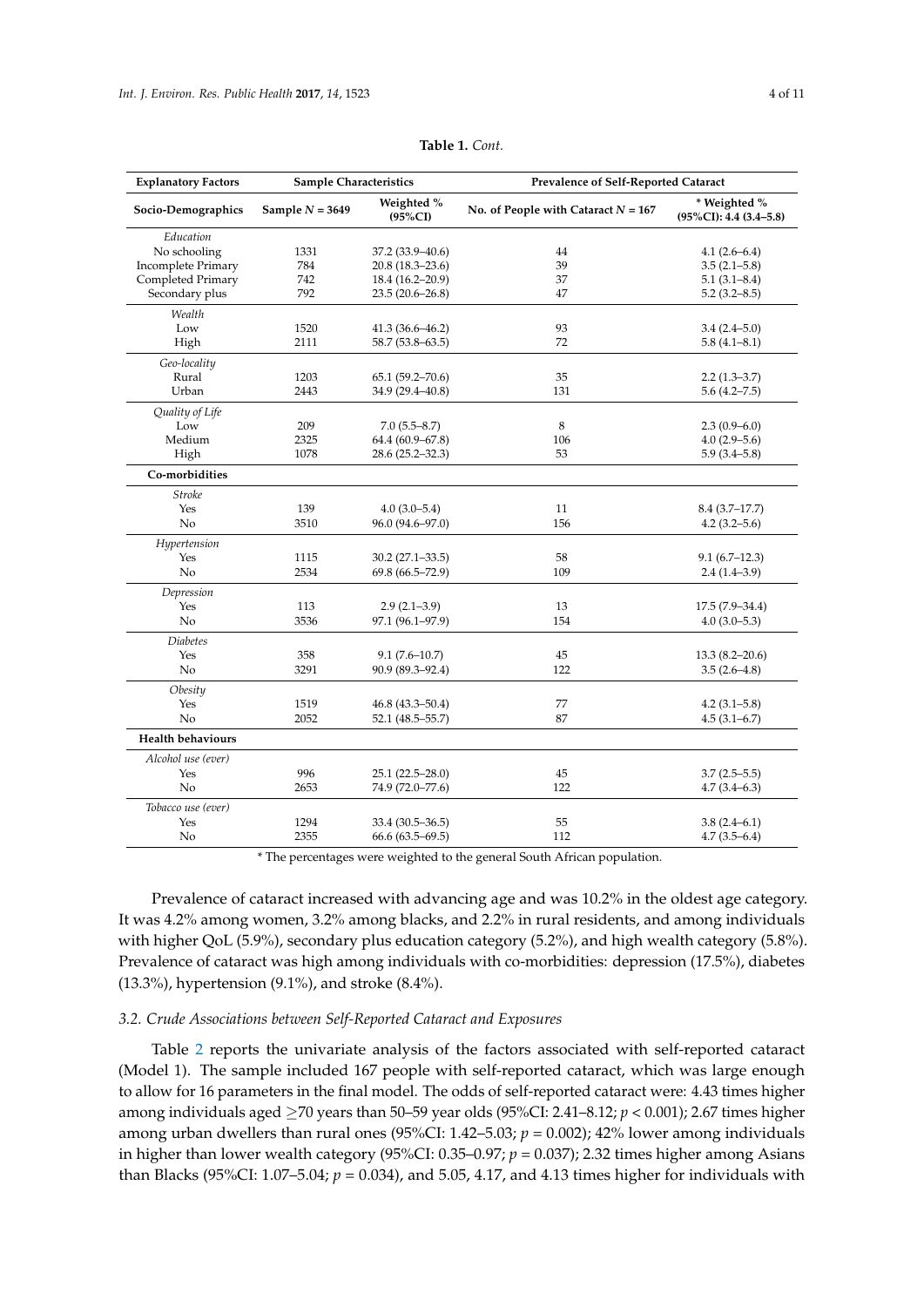<span id="page-4-0"></span>depression, diabetes, and hypertension, respectively, with correspondingly significant 95%CI of 1.97–13.01, 2.31–7.53, and 2.23–7.63) compared to their counterparts.

| Socio-Demographics                                                                      | OR (95%CI)          | Wald Test p-Value | * Adjusted Wald Test p-Value |
|-----------------------------------------------------------------------------------------|---------------------|-------------------|------------------------------|
| Age (years)<br>$50 - 59$                                                                | 1.00                |                   | $0.000**$                    |
| $60 - 69$                                                                               | $1.58(0.85 - 2.93)$ | 0.147             |                              |
| $70+$                                                                                   | $4.43(2.41 - 8.12)$ | 0.000             |                              |
| Gender                                                                                  |                     |                   |                              |
| Female                                                                                  | 1.00                |                   |                              |
| Male                                                                                    | $1.13(0.65 - 1.96)$ | 0.669             | 0.669                        |
| Ethnicity                                                                               |                     |                   | $0.063$ ***                  |
| <b>Black</b>                                                                            | 1.00                |                   |                              |
| White                                                                                   | $2.05(0.73 - 5.78)$ | 0.172             |                              |
| Coloured                                                                                | $1.84(0.89 - 3.81)$ | 0.099             |                              |
| Asian                                                                                   | $2.32(1.07 - 5.04)$ | 0.034             |                              |
| Education ****                                                                          |                     |                   | 0.656                        |
| No schooling                                                                            | 1.00                |                   |                              |
| <primary< td=""><td><math>0.86(0.45-1.64)</math></td><td>0.642</td><td></td></primary<> | $0.86(0.45-1.64)$   | 0.642             |                              |
| Primary                                                                                 | $1.28(0.63 - 2.61)$ | 0.493             |                              |
| Secondary plus                                                                          | $1.30(0.67 - 2.53)$ | 0.437             |                              |
| Wealth                                                                                  |                     |                   | $0.037**$                    |
| High                                                                                    | 1.00                |                   |                              |
| Low                                                                                     | $0.58(0.35 - 0.97)$ | 0.037             |                              |
| Geo-locality                                                                            |                     |                   | $0.002**$                    |
| Rural                                                                                   | 1.00                |                   |                              |
| Urban                                                                                   | $2.67(1.42 - 5.03)$ | 0.002             |                              |
| Quality of Life                                                                         |                     |                   | 0.145                        |
| Low                                                                                     | 1.00                |                   |                              |
| Medium                                                                                  | $1.75(0.64 - 4.78)$ | 0.277             |                              |
| High                                                                                    | $2.63(0.93 - 7.47)$ | 0.068             |                              |
| Co-morbidities                                                                          |                     |                   |                              |
| <b>Stroke</b>                                                                           |                     |                   | $0.099***$                   |
| No                                                                                      | 1.00                |                   |                              |
| Yes                                                                                     | $2.06(0.87 - 4.85)$ | 0.099             |                              |
| Hypertension                                                                            |                     |                   | $0.000**$                    |
| No                                                                                      | 1.00                |                   |                              |
| Yes                                                                                     | $4.13(2.23 - 7.63)$ | 0.000             |                              |
| Depression                                                                              |                     |                   | $0.001**$                    |
| No                                                                                      | 1.00                |                   |                              |
| Yes                                                                                     | $5.05(1.97-13.01)$  | 0.001             |                              |
| <b>Diabetes</b>                                                                         |                     |                   | $0.000**$                    |
| No                                                                                      | 1.00                |                   |                              |
| Yes                                                                                     | $4.17(2.31 - 7.53)$ | 0.000             |                              |
| Obesity ****                                                                            |                     |                   | 0.780                        |
| $\rm No$                                                                                | 1.00                |                   |                              |
| Yes                                                                                     | $0.93(0.56 - 1.55)$ | 0.780             |                              |
| Health Behaviours                                                                       |                     |                   |                              |
| Alcohol use (ever) ****                                                                 |                     |                   | 0.358                        |
| No                                                                                      | 1.00                |                   |                              |
| Yes                                                                                     | $0.79(0.48 - 1.31)$ | 0.358             |                              |
| Tobacco use (ever) ****                                                                 |                     |                   | 0.453                        |
| No                                                                                      | 1.00                |                   |                              |
| Yes                                                                                     | $0.81(0.46 - 1.41)$ | 0.453             |                              |
|                                                                                         |                     |                   |                              |

**Table 2.** Crude associations between self-reported cataract and exposures (Model 1).

NB: The first category of each variable is reference group; \* Overall association between each explanatory variable and cataract; \*\* Strong evidence of association; \*\*\* Some weak or marginal evidence of association; \*\*\*\* A priori factors.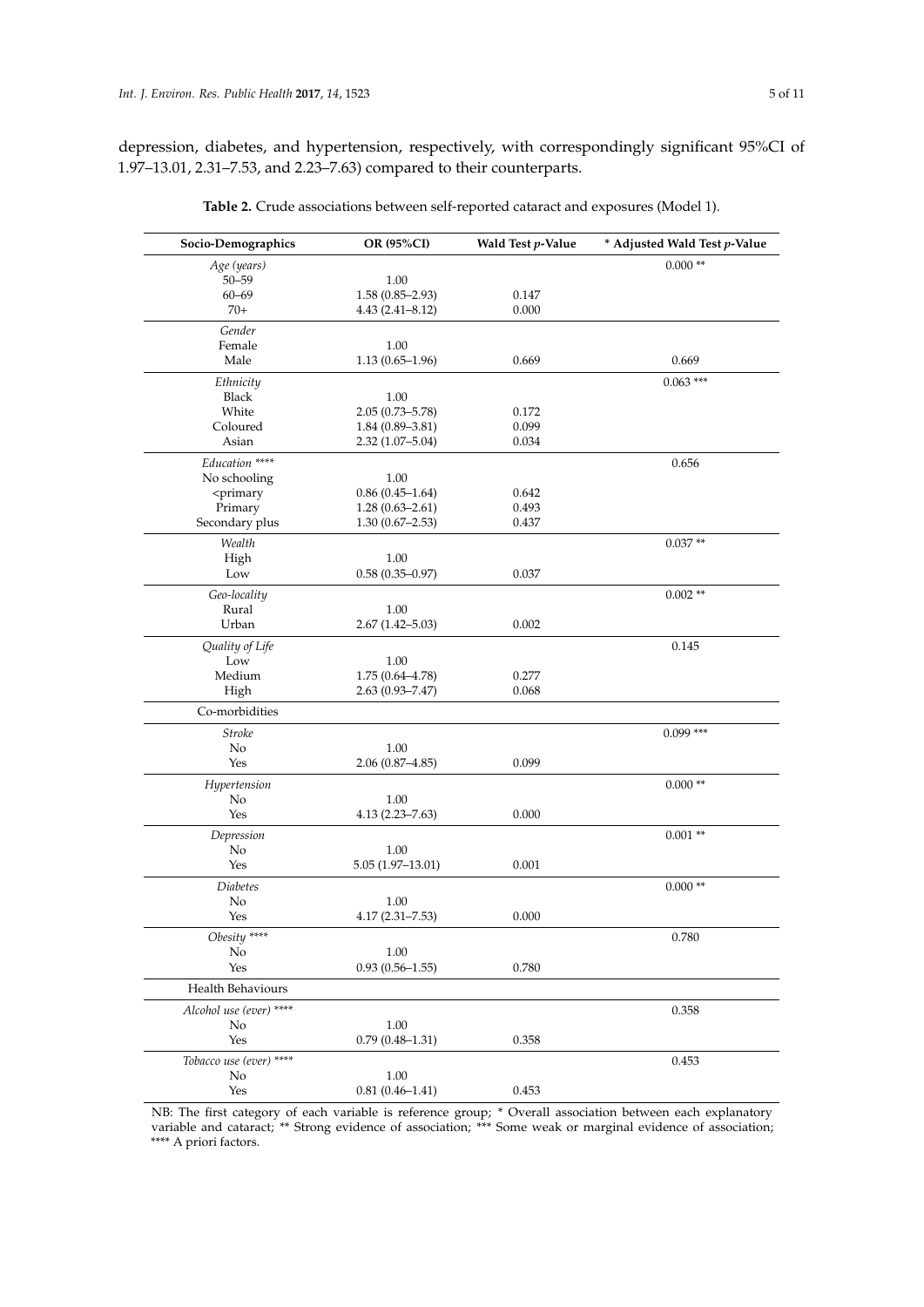#### *3.3. Final Multivariate Model (Model 4) of Risk Factors for Cataract*

The final model that explains how multiple risk factors play a part in self-reported cataract is displayed in Table [3.](#page-5-0) The odds of self-reported cataract were: 4.14 times higher among 70+ years olds than that of 50–59 year olds (95%CI = 2.28–7.50;  $p < 0.001$ ); 2.48 times higher among urban than rural residents (95%CI = 1.25–4.92;  $p < 0.01$ ); 5.16, 2.99, and 1.97 higher for individuals with depression (95%CI: 1.92–13.86), hypertension (95%CI: 1.60–5.59), and diabetes (95%CI: 1.97–3.61), respectively, compared to their respective reference groups.

<span id="page-5-0"></span>

| Socio-Demographics                                                                        | Adjusted OR (95%CI)  | $p$ -Value | * Adjusted Wald Test p-Value |
|-------------------------------------------------------------------------------------------|----------------------|------------|------------------------------|
| Age (years)                                                                               |                      |            | $0.000**$                    |
| $50 - 59$                                                                                 | 1                    |            |                              |
| $60 - 69$                                                                                 | $1.24(0.65 - 2.35)$  | 0.515      |                              |
| $70+$                                                                                     | $4.14(2.28 - 7.50)$  | 0.000      |                              |
| Education                                                                                 |                      |            | 0.846                        |
| No schooling                                                                              | 1.00                 |            |                              |
| <primary< td=""><td><math>0.76(0.39 - 1.49)</math></td><td>0.418</td><td></td></primary<> | $0.76(0.39 - 1.49)$  | 0.418      |                              |
| Primary                                                                                   | $1.02(0.49 - 2.12)$  | 0.956      |                              |
| Secondary plus                                                                            | $1.00(0.52 - 1.90)$  | 0.994      |                              |
| Wealth                                                                                    |                      |            | $0.744$ ****                 |
| High                                                                                      | 1.00                 |            |                              |
| Low                                                                                       | $0.91(0.53 - 1.59)$  | 0.744      |                              |
| Geo-locality                                                                              |                      |            | $0.010**$                    |
| Rural                                                                                     | 1.00                 |            |                              |
| Urban                                                                                     | 2.48 (1.25-4.92)     | 0.010      |                              |
| Co-morbidities                                                                            |                      |            |                              |
| Hypertension                                                                              |                      |            | $0.001**$                    |
| No                                                                                        | 1.00                 |            |                              |
| Yes                                                                                       | $2.99(1.60 - 5.59)$  | 0.001      |                              |
| Depression                                                                                |                      |            | $0.001**$                    |
| No                                                                                        | 1.00                 |            |                              |
| Yes                                                                                       | $5.16(1.92 - 13.86)$ | 0.001      |                              |
| <b>Diabetes</b>                                                                           |                      |            | $0.029**$                    |
| No                                                                                        | 1.00                 |            |                              |
| Yes                                                                                       | $1.97(1.07 - 3.61)$  | 0.029      |                              |
| Obesity                                                                                   |                      |            | $0.448$ ****                 |
| No                                                                                        | 1.00                 |            |                              |
| Yes                                                                                       | $1.25(0.71 - 2.20)$  | 0.448      |                              |
| <b>Health Behaviours</b>                                                                  |                      |            |                              |
| Lifetime alcohol (ever)                                                                   |                      |            | $0.942$ ****                 |
| No                                                                                        | 1.00                 |            |                              |
| Yes                                                                                       | $1.03(0.50 - 2.11)$  | 0.942      |                              |
| Tobacco use (ever)                                                                        |                      |            | $0.665$ ****                 |
| No                                                                                        | $1.00\,$             |            |                              |
| Yes                                                                                       | $0.85(0.42 - 1.73)$  | 0.665      |                              |

**Table 3.** Final multivariate model of risk factors for self-reported cataract.

NB: The first category of each is reference group; \* Assesses overall association between each explanatory variable and self-reported cataract; \*\* Strong evidence of association; \*\*\*\* A priori factors.

#### **4. Discussion**

The weighted prevalence of self-reported diagnosed cataract among older South Africans was 4.4%, comparable to that of elderly Ghanaians (5.4%) [\[12\]](#page-8-7), but lower than that of elderly Koreans (11%) [\[11\]](#page-8-6). Prevalence in this study relied on participants' access to health care services,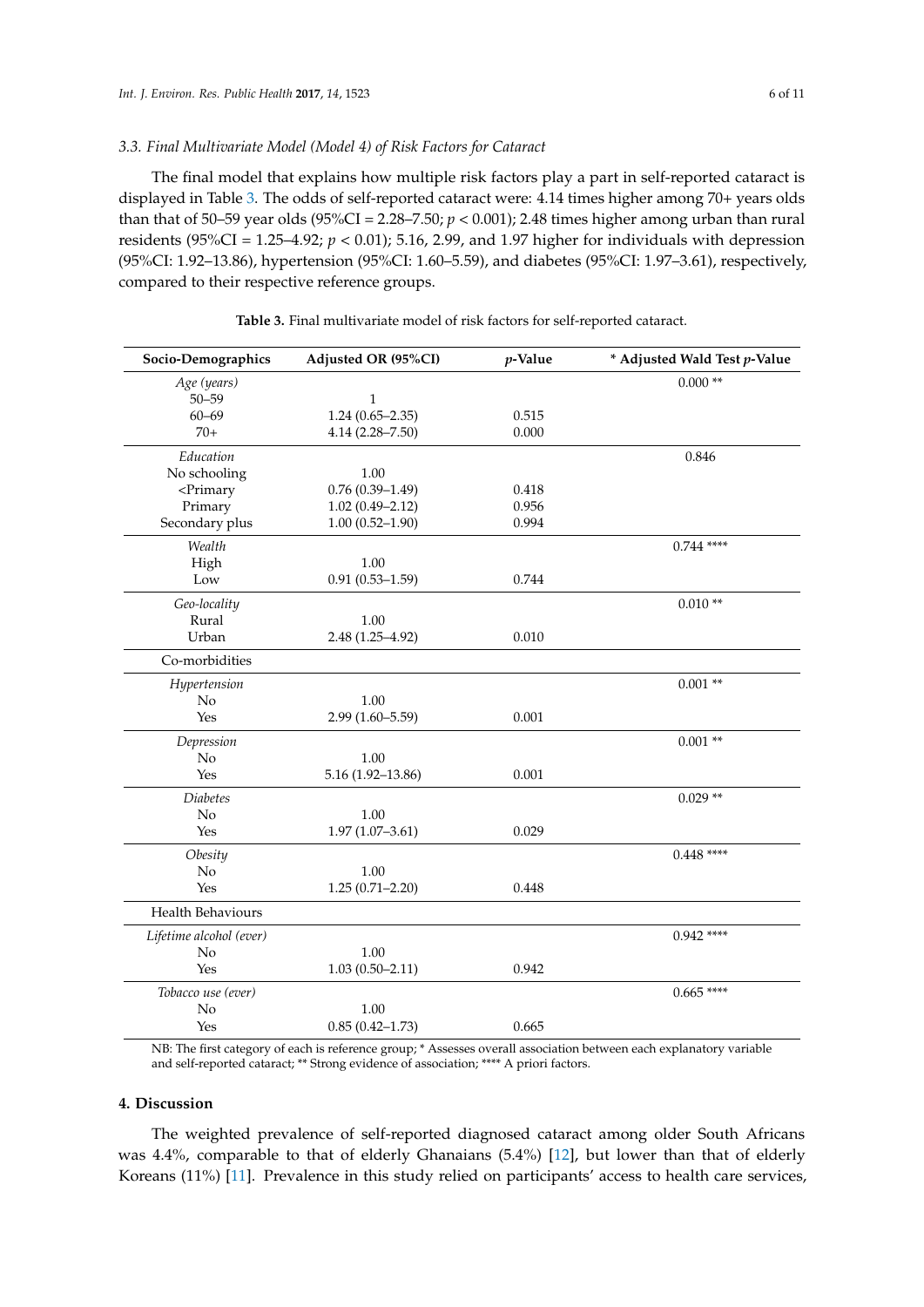i.e., individuals who were informed by a doctor that they had cataracts. Therefore, the lower prevalence observed may be attributed to undiagnosed cataracts not being included, among socio-economically disadvantaged elderly South Africans who could not access health services due to disparities in availability, accessibility, and affordability of cataract screening services [\[2](#page-7-1)[,14](#page-8-9)[,21](#page-8-15)[–26\]](#page-8-16). Countries with universal health care systems, like in South Korea, tend to exhibit higher prevalence of self-reported cataract [\[11\]](#page-8-6).

Consistent with other studies, the multivariate model revealed a strong association between increasing age and prevalence of cataract [\[11](#page-8-6)[,12\]](#page-8-7). Cataract development is an age-associated phenomenon [\[21\]](#page-8-15) and will likely increase further due to the "graying" of the population in South Africa and other LMIC.

Socio-economically disadvantaged groups had significantly relatively lower prevalence of self-reported cataract, i.e., female, black, rural residents and individuals from lower educational backgrounds, QoL, and wealth groups, contrary to other studies [\[11](#page-8-6)[,12](#page-8-7)[,22,](#page-8-17)[23\]](#page-8-18).

The lower prevalence of diagnosed cataracts among socio-economically disadvantaged groups in South Africa could be attributed to a range of socio-economic vulnerabilities leading to underutilization of and unequal access to cataract (screening) services and, consequently, blindness [\[24\]](#page-8-19). This may include limited mobility due to the lack of eye-care resources, dependence on ad hoc eye care outreach services, lack of transportation fare to eye care facilities which may only be in large cities, and long waiting periods.

This is unlike other studies where individuals with higher socio-economic status reported to have a lower prevalence of cataract [\[11](#page-8-6)[,22\]](#page-8-17).

Health inequalities persist in RSA [\[27\]](#page-9-0) in spite of improvements in health access [\[28,](#page-9-1)[29\]](#page-9-2). Cataracts co-exist with diabetes and hypertension in this analysis, consistent with other studies [\[11](#page-8-6)[,12](#page-8-7)[,22,](#page-8-17)[23,](#page-8-18)[30\]](#page-9-3). The biological plausibility of the association between the two conditions ("sugar-cataracts") has long been documented [\[31](#page-9-4)[,32\]](#page-9-5). The combined impact of cataract and these highly-prevalent co-morbid conditions in the sample (diabetes—9.1%; hypertension—30.2%) has serious psycho-social, health care, and service delivery implications in terms of increased mortality, morbidity, demand for health care services, long-term care, health care expenditure, and health care budgets [\[16,](#page-8-20)[33](#page-9-6)[–37\]](#page-9-7). The findings call for regular eye examination among diabetics and people with hypertension.

The study also found the prevalence of self-reported cataract to be higher among depressed individuals (17.5%) than non-depressed ones (4%); depressed individuals were 2.97–4.18 times more likely to have self-reported cataract than non-depressed ones. Although one study [\[13\]](#page-8-8) found the odds of cataract to be 15% higher among individuals on antidepressants, causality could not be confirmed in the current study due to cross-sectional design.

Prospective studies are needed to have a more in-depth understanding of the association between cataract and depression, as well as to examine reverse causation [\[38](#page-9-8)[–44\]](#page-9-9).

It is unclear why there was lower prevalence of self-reported cataract among obese (4.2%) compared to non-obese (4.5%) individuals and why obese individuals were 13–26% less likely to have cataract than non-obese ones in multivariate analysis, given known biological plausibility, i.e., physiological mechanisms (oxidative stress, metabolic syndrome, insulin resistance, glycosylation, and uric acid concentrations) that facilitate cataract development and other chronic diseases [\[45,](#page-9-10)[46\]](#page-9-11). Similar results were also reported in another cross-sectional study, but it was unclear how this came about [\[47\]](#page-9-12). The possibility of reverse causality cannot be ruled out. It is possible that individuals in this study may have developed cataract before they became obese. SAGE follow-up data analysis is needed to determine causality. These findings may also be confounded by unmeasured confounders (nutritional status, physical activity, etc.).

The prevalence of self-reported cataract was higher among individuals with prior stroke (8.4%) compared to those without it (4.2%), as in other studies [\[12\]](#page-8-7). Stroke sufferers were 2.06 times more likely to have cataract than non-sufferers. Stroke and cataract are generally co-morbidities due to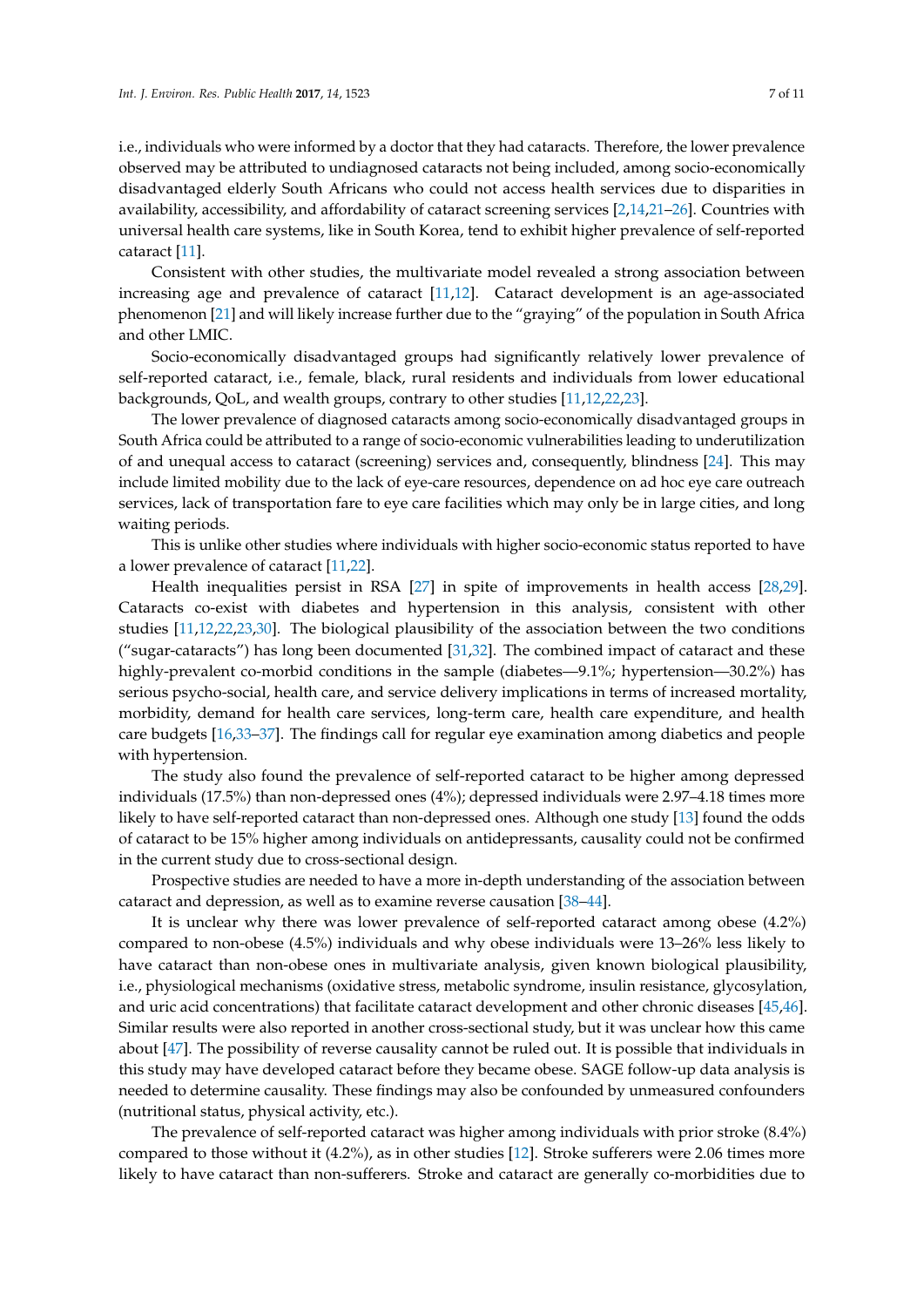similar aetiologies and risk factors (oxidative stress, atherosclerosis, age, diabetes, hypertension, and trauma) [\[48\]](#page-9-13). The low prevalence of cataract among lifetime smokers (3.8%) and drinkers (3.7%) is contrary to other studies [\[12,](#page-8-7)[49\]](#page-10-0), as lifetime smokers were 13–26% less likely to have cataract than smokers. Perhaps individuals with cataracts underreported lifetime tobacco use as they may have thought that they may be accused of bringing cataracts upon themselves through smoking. It may also be due to low levels of smoking; individuals who participate in health research may be moderate smokers and, thus, have a lower risk of oxidative stress and subsequently cataract. The fact that individuals who drank alcohol were more likely to have cataract is in line with other studies [\[12\]](#page-8-7). High alcohol intake increases the risk of vitamin deficiencies, membrane damage, and disruption of calcium homeostasis responsible for cataract formation [\[3](#page-7-2)[,50](#page-10-1)[,51\]](#page-10-2).

#### **5. Conclusions**

The estimated prevalence of self-reported cataract was low; this is likely due to undiagnosed cataract which was not considered. Lower SES groups had lower prevalence while higher SES groups had higher prevalence. This may reflect socio-economic disparities in the availability, accessibility, and affordability of eye care services which makes cataracts appear like a disease of the rich, masculine, and non-black people. Basing planning, prevention and intervention efforts on the burden of cataract reported here may perpetuate inequities. Prioritization of cataract services and interventions to socio-economically disadvantaged individuals is critical. Age and being a rural resident, as well as diabetes, hypertension, and depression were risk factors for self-reported cataract. However, the results in this regard are not conclusive given the cross-sectional nature of the study design.

Future studies should estimate the prevalence of both previously diagnosed and undiagnosed cataract in order to have a complete picture of the burden of cataracts among elderly South Africans. SAGE follow-up surveys may determine new cases of cataract and the causality of the associations found here. It is also essential to develop a comprehensive social protection strategy such as the National Health Insurance System (NHIS) in order to ensure the provision of adequate, effective, ongoing, equitable, accessible, and affordable health services in line with the RSA Constitution and, thus, contribute to the realization of Vision 2020.

**Acknowledgments:** Study on Global AGEing and Adult Health (SAGE) was financially supported by the US National Institute on Aging through Interagency Agreements (OGHA 04034785; YA1323-08-CN-0020; Y1-AG-1005-01) via the World Health Organization from the R01 AG034479-64401A1), as well as the NDOH and the HSRC.

**Author Contributions:** Nancy Phaswana-Mafuya led all aspects of the paper from conceptualization, data analysis, literature review, discussion of findings to write up of the paper. Karl Peltzer and Amelia Crampin made inputs on the design of the paper, analysis and discussion of findings. Edmund Ahame made input on the analysis, discussion of findings and references. Zinhle Sokhela assisted with some aspects of literature review and sorting out of references.

**Conflicts of Interest:** The authors declare no conflict of interest. The work in this paper was also used in partial fulfilment of the requirements for MSc Epidemiology at the London School of Hygiene and Tropical Medicine by the primary author, Prof Nancy Phaswana-Mafuya, and it is thus available online at the LSHTM. The third author, Mia Crampin served as the MSc supervisor of the primary author.

#### **References**

- <span id="page-7-0"></span>1. Weikel, K.A.; Garber, C.; Baburins, A.; Taylor, A. Nutritional modulation of cataract: Special article. *Nutr. Rev.* **2013**, *72*, 30–47. [\[CrossRef\]](http://dx.doi.org/10.1111/nure.12077) [\[PubMed\]](http://www.ncbi.nlm.nih.gov/pubmed/24279748)
- <span id="page-7-1"></span>2. Harris, B.; Goudge, J.; Ataguba, J.E.; McIntyre, D.; Nxumalo, N.; Jikwana, S.; Chersich, M. Inequities in access to health care in South Africa. *J. Public Health Policy* **2011**, *32*, S102–S123. [\[CrossRef\]](http://dx.doi.org/10.1057/jphp.2011.35) [\[PubMed\]](http://www.ncbi.nlm.nih.gov/pubmed/21730985)
- <span id="page-7-2"></span>3. Prokofyeva, E.; Wegener, A.; Zrenner, E. Cataract prevalence and prevention in Europe: A literature review. *Acta Ophthalmol.* **2013**, *91*, 395–405. [\[CrossRef\]](http://dx.doi.org/10.1111/j.1755-3768.2012.02444.x) [\[PubMed\]](http://www.ncbi.nlm.nih.gov/pubmed/22715900)
- <span id="page-7-3"></span>4. Pascolini, D.; Mariotti, S.P. Global estimates of visual impairment: 2010. *Br. J. Ophthalmol.* **2012**, *96*, 614–618. [\[CrossRef\]](http://dx.doi.org/10.1136/bjophthalmol-2011-300539) [\[PubMed\]](http://www.ncbi.nlm.nih.gov/pubmed/22133988)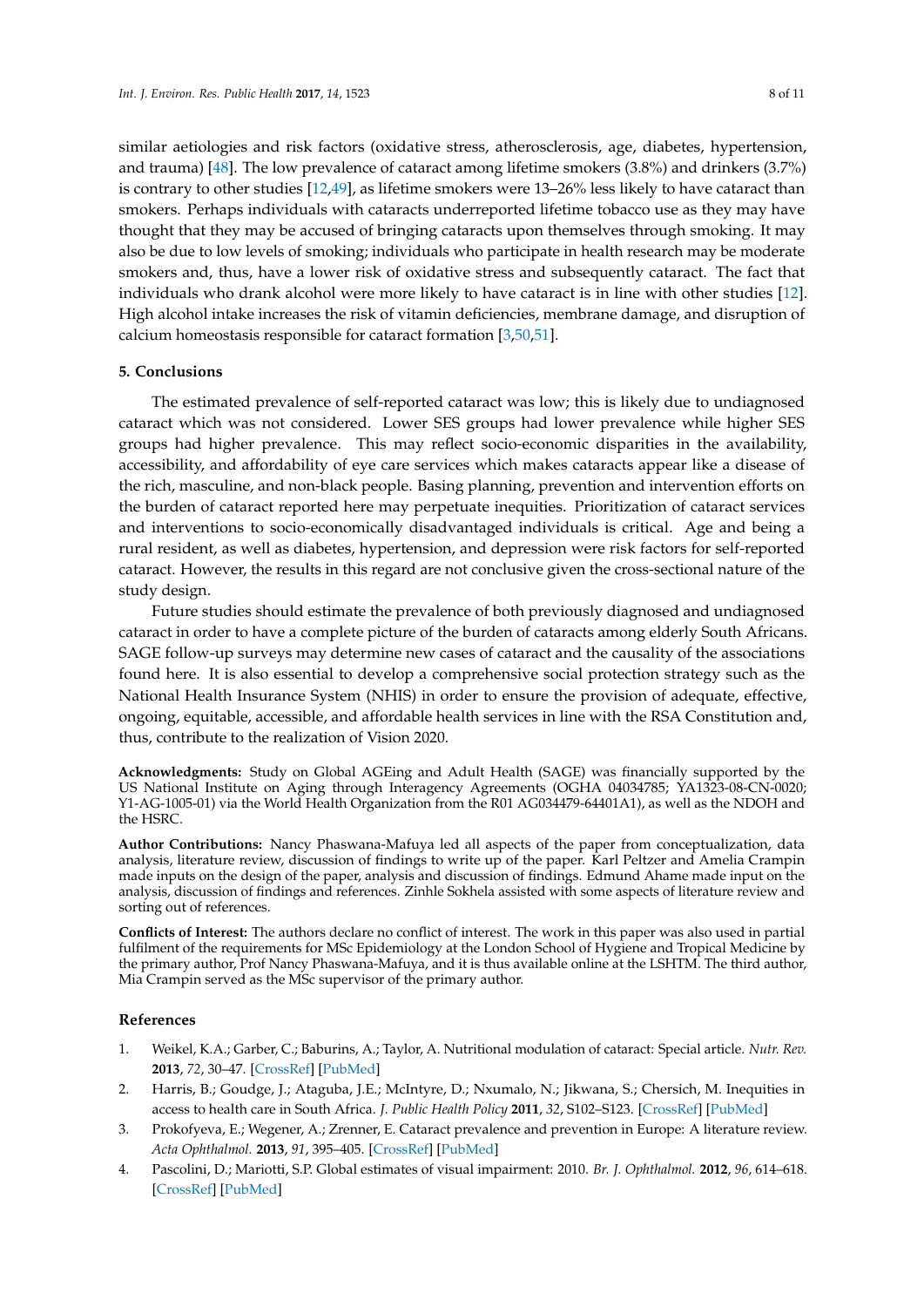- <span id="page-8-0"></span>5. Habiyakire, C.; Kabona, G.; Courtright, P.; Lewallen, S. Rapid assessment of avoidable blindness and cataract surgical services in Kilimanjaro Region, Tanzania. *Ophthalmic Epidemiol.* **2010**, *17*, 90–94. [\[CrossRef\]](http://dx.doi.org/10.3109/09286580903453514) [\[PubMed\]](http://www.ncbi.nlm.nih.gov/pubmed/20132092)
- <span id="page-8-1"></span>6. Kalua, K.; Lindfield, R.; Mtupanyama, M.; Mtumodzi, D.; Msiska, V. Findings from a rapid assessment of avoidable blindness (RAAB) in Southern Malawi. *PLoS ONE* **2011**, *6*, e19226. [\[CrossRef\]](http://dx.doi.org/10.1371/journal.pone.0019226) [\[PubMed\]](http://www.ncbi.nlm.nih.gov/pubmed/21547074)
- <span id="page-8-2"></span>7. Vashist, P.; Talwar, B.; Gogoi, M.; Maraini, G.; Camparini, M.; Ravindran, R.D.; Murthy, G.V. Prevalence of cataract in an older population in India: The India study of age-related eye disease. *Ophthalmology* **2011**, *118*, 272–278. [\[CrossRef\]](http://dx.doi.org/10.1016/j.ophtha.2010.05.020) [\[PubMed\]](http://www.ncbi.nlm.nih.gov/pubmed/20801514)
- <span id="page-8-3"></span>8. Department of Health. *National Guideline: Prevention of Blindness in South Africa-Fact Sheets/Guideline*; Department of Health: Pretoria, South Africa, 2002.
- <span id="page-8-4"></span>9. Gomez-Olive, F.X.; Thorogood, M.; Clark, B.D.; Kahn, K.; Tollman, S.M. Assessing health and well-being among older people in rural South Africa. *Glob. Health Action* **2010**, *3*, 23–35.
- <span id="page-8-5"></span>10. Bastawrous, P.; Burgess, P.I.; Mahdi, A.M.; Kyari, F.; Burton, M.J.; Kuper, H. Posterior segment eye disease in sub-Saharan Africa: Review of recent population-based studies. *Trop. Med. Int. Health* **2014**, *19*, 600–609. [\[CrossRef\]](http://dx.doi.org/10.1111/tmi.12276) [\[PubMed\]](http://www.ncbi.nlm.nih.gov/pubmed/24479434)
- <span id="page-8-6"></span>11. Rim, T.H.; Kim, D.W.; Kim, S.E.; Kim, S.S. Factors associated with cataract in Korea: A Community Health survey 2008–2012. *Yonsei Med. J.* **2015**, *56*, 1663–1670. [\[CrossRef\]](http://dx.doi.org/10.3349/ymj.2015.56.6.1663) [\[PubMed\]](http://www.ncbi.nlm.nih.gov/pubmed/26446652)
- <span id="page-8-7"></span>12. Yawson, A.E.; Ackuaku-Dogbe, E.M.; Seneadza, N.A.H.; Mensah, G.; Minicuci, N.; Naidoo, N.; Chatterji, S.; Kowal, P.; Biritwum, R.B. Self-reported cataracts in older adults in Ghana: Socio-demographic and health related factors. *BioMed Cent. Public Health* **2014**, *14*, 1–8. [\[CrossRef\]](http://dx.doi.org/10.1186/1471-2458-14-949) [\[PubMed\]](http://www.ncbi.nlm.nih.gov/pubmed/25216928)
- <span id="page-8-8"></span>13. Etminam, M.; Mikelberg, F.S.; Brophy, J.M. Selective Serotonin Reuptake Inhibitors and the risk of cataracts: A nested case-control study. *Am. Acad. Ophthalmol.* **2010**, *117*, 1251–1255.
- <span id="page-8-9"></span>14. World Health Organization (WHO). Global Initiative for the Elimination of Avoidable Blindness: Action Plan 2006–2011. In *WHO Library Cataloguing-in-Publication Data: 2006–2011*; WHO: Geneva, Switzerland, 2007.
- <span id="page-8-10"></span>15. Kowal, P.; Chatterji, S.; Naidoo, N.; Biritwum, R.; Fan, W.; Ridaura, R.L.; Maximova, T.; Arokiasamy, P.; Phaswana-Mafuya, N.; Williams, S.; et al. Data resource profile: The World Health Organization Study on global AGEing and adult health (SAGE). *Int. J. Epidemiol.* **2012**, *41*, 1639–1649. [\[CrossRef\]](http://dx.doi.org/10.1093/ije/dys210) [\[PubMed\]](http://www.ncbi.nlm.nih.gov/pubmed/23283715)
- <span id="page-8-20"></span>16. Phaswana-Mafuya, N.; Peltzer, K.; Schneider, M.; Makiwane, M.; Zuma, K.; Ramlagan, S.; Tabane, C.; Davids, A.; Mbelle, N.; Matseke, G.; et al. *Study of Global Ageing and Adult Health (SAGE), South Africa 2007–2008*; World Health Organization: Geneva, Switzerland, 2012.
- <span id="page-8-11"></span>17. World Health Organization (WHO). *SAGE: WHO Study on Global AGEing and Adult Health (SAGE)*; WHO: Geneva, Switzerland, 2011.
- <span id="page-8-12"></span>18. Power, M. Development of a Common Instrument for Quality of Life. In *EUROHIS: Developing Common Instruments for Health Surveys*; IOS Press: Amsterdam, The Netherlands, 2003; pp. 145–163.
- <span id="page-8-13"></span>19. World Health Organization (WHO). *"WHOQOL: Measuring Quality of Life." Programme on Mental Health, Division of Mental Health and Prevention of Substance Abuse*; WHO: Geneva, Switzerland, 1997.
- <span id="page-8-14"></span>20. Stata Corporation. *Stata Statistical Software: Release 13*; Stata Corp LP: College Station, TX, USA, 2013.
- <span id="page-8-15"></span>21. Wang, W.; Zhang, X. Alcohol intake and the risk of age-related cataracts: A meta-analysis of prospective cohort studies. *PLoS ONE* **2014**, *9*, e107820. [\[CrossRef\]](http://dx.doi.org/10.1371/journal.pone.0107820) [\[PubMed\]](http://www.ncbi.nlm.nih.gov/pubmed/25238065)
- <span id="page-8-17"></span>22. Rim, T.H.T.; Kim, M.-H.; Kim, W.C.; Kim, T.-I.; Kim, E.K. Cataract subtype risk factors identified from the Korea National Health and Nutrition Examination survey 2008–2010. *BioMed Cent. Ophthalmol.* **2014**, *14*, 1–15. [\[CrossRef\]](http://dx.doi.org/10.1186/1471-2415-14-4) [\[PubMed\]](http://www.ncbi.nlm.nih.gov/pubmed/24410920)
- <span id="page-8-18"></span>23. McElroy, J.A.; Klein, B.E.; Lee, K.E.; Howard, K.P.; Klein, R. Place-based exposure and cataract risk in the Beaver Dam cohort. *J. Environ. Health* **2013**, *76*, 34–40.
- <span id="page-8-19"></span>24. Nkomazana, O. Disparity in access to cataract surgical services leads to higher prevalence of blindness in women as compared with men: Results of a national survey of visual impairment. *Health Care Women Int.* **2009**, *30*, 228–229. [\[CrossRef\]](http://dx.doi.org/10.1080/07399330802662010) [\[PubMed\]](http://www.ncbi.nlm.nih.gov/pubmed/19191116)
- 25. Athanasiov, P.A.; Edussuriya, K.; Senaratne, T.; Sennanayake, S.; Selva, D.; Casson, R.J. Cataract in central Sri Lanka: Cataract surgical coverage and self-reported barriers to cataract surgery. *Clin. Exp. Ophthalmol.* **2009**, *37*, 780–784. [\[CrossRef\]](http://dx.doi.org/10.1111/j.1442-9071.2009.02152.x) [\[PubMed\]](http://www.ncbi.nlm.nih.gov/pubmed/19878223)
- <span id="page-8-16"></span>26. Rao, G.N.; Khanna, R.; Payal, A. The global burden of cataract. *Curr. Opin. Ophthalmol.* **2011**, *22*, 4–9. [\[CrossRef\]](http://dx.doi.org/10.1097/ICU.0b013e3283414fc8) [\[PubMed\]](http://www.ncbi.nlm.nih.gov/pubmed/21107260)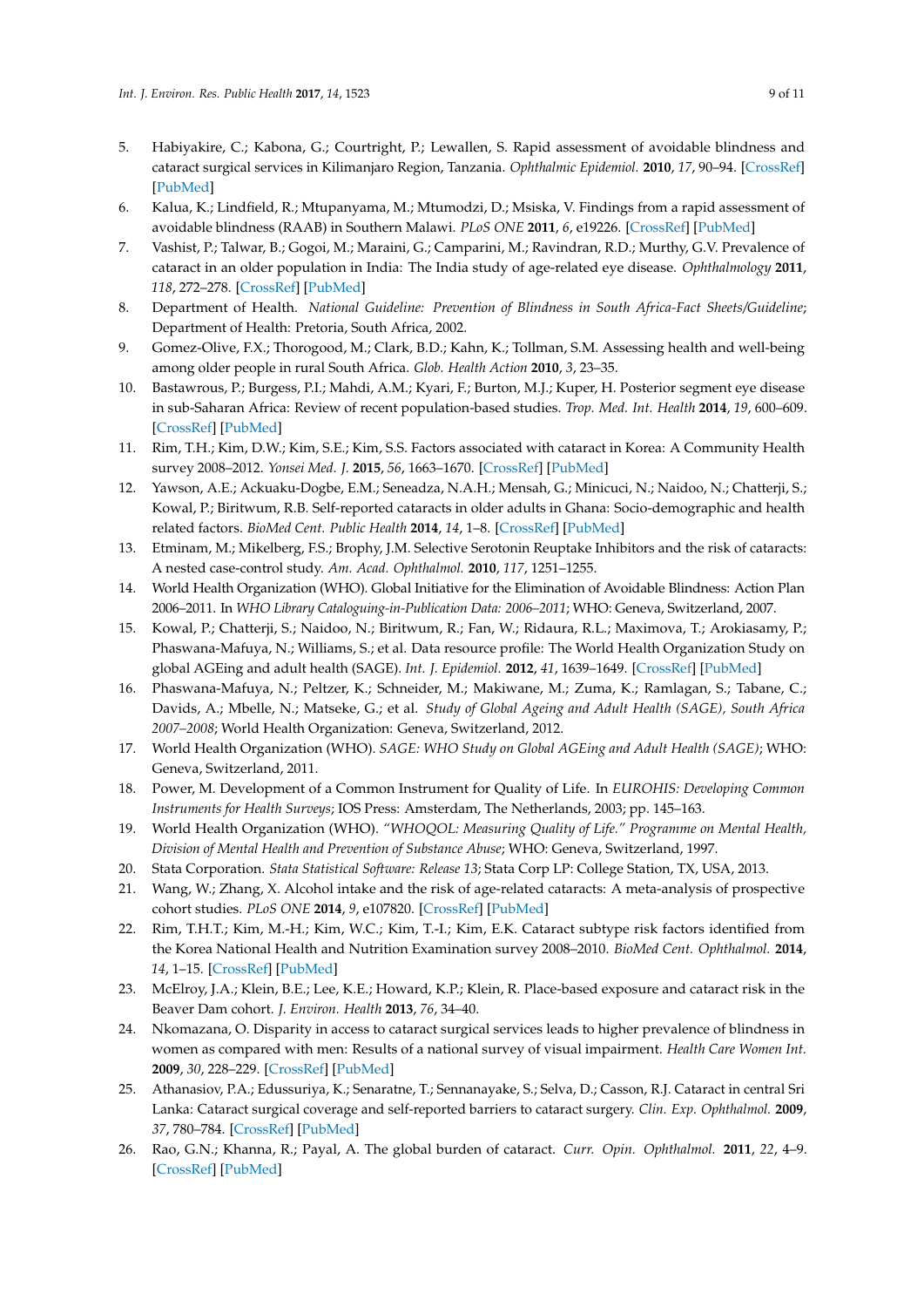- <span id="page-9-0"></span>27. Coovadia, H.; Jewkes, R.; Barron, P.; Sanders, D.; Mclntyre, D. The health and health system of South Africa: Historical roots of current public health challenges. *Lancet* **2009**, *374*, 817–834. [\[CrossRef\]](http://dx.doi.org/10.1016/S0140-6736(09)60951-X)
- <span id="page-9-1"></span>28. African National Congress (ANC). *National Health Insurance: ANC National General Council, Additional Discussion Documents, 24–28 September*; ANC: Johannesburg, South Africa, 2010; pp. 1–48.
- <span id="page-9-2"></span>29. Republic of South Africa (RSA). Constitution of the RSA (No. 108 of 1996). In *Statutes of the Republic of South Africa-Constitutional Law*; Juta e Publications: Pretoria, South Africa, 1996; Volume 38, pp. 1241–1331.
- <span id="page-9-3"></span>30. Turati, F.; Filomeno, M.; Galeone, G.; Serraino, D.; Bidoli, E.; La Vecchia, C. Dietary glycemic index, glycemic load and risk and age-related cataract extraction: A case-control study in Italy. *Eur. J. Nutr.* **2015**, *54*, 475–481. [\[CrossRef\]](http://dx.doi.org/10.1007/s00394-014-0731-y) [\[PubMed\]](http://www.ncbi.nlm.nih.gov/pubmed/25018030)
- <span id="page-9-4"></span>31. Hodge, W.G.; Whitcher, J.P.; Sataruan, W. Risk factors for age-related cataracts. *Epidemiol. Rev.* **1995**, *17*, 336–346. [\[CrossRef\]](http://dx.doi.org/10.1093/oxfordjournals.epirev.a036197) [\[PubMed\]](http://www.ncbi.nlm.nih.gov/pubmed/8654515)
- <span id="page-9-5"></span>32. West, S.K.; Valmadrid, C.T. Epidemiology of risk factors for age-related cataract. *Surv. Ophthalmol.* **1995**, *39*, 323–324. [\[PubMed\]](http://www.ncbi.nlm.nih.gov/pubmed/7725232)
- <span id="page-9-6"></span>33. Hendriks, M.E.; Wit, F.W.; Roos, M.T.; Brewster, L.M.; Akande, T.M.; de Beer, I.H.; Janssens, W. Hypertension in sub-Saharan Africa: Cross-sectional surveys in four rural and urban communities. *PLoS ONE* **2012**, *7*, e32638. [\[CrossRef\]](http://dx.doi.org/10.1371/journal.pone.0032638) [\[PubMed\]](http://www.ncbi.nlm.nih.gov/pubmed/22427857)
- 34. Phaswana-Mafuya, N.; Peltzer, K.; Chirinda, W.; Musekiwa, A.; Kose, Z.; Hoosain, E.; Davids, A.S.; Ramlagan, S. Socio-demographic predictors of multiple non-communicable disease risk factors among older adults in South Africa. *Glob. Health Action* **2013**, *6*, 20680. [\[CrossRef\]](http://dx.doi.org/10.3402/gha.v6i0.20680) [\[PubMed\]](http://www.ncbi.nlm.nih.gov/pubmed/24044582)
- 35. Phaswana-Mafuya, N.; Peltzer, K.; Chirinda, W.; Musekiwa, A.; Kose, Z.; Hoosain, E.; Davids, A.S.; Ramlagan, S. Self-reported prevalence of chronic non communicable diseases and associated factors among older adults in South Africa. *Glob. Health Action* **2013**, *6*, 20936. [\[CrossRef\]](http://dx.doi.org/10.3402/gha.v6i0.20936) [\[PubMed\]](http://www.ncbi.nlm.nih.gov/pubmed/24054088)
- 36. Phaswana-Mafuya, N.; Peltzer, K.; Chirinda, W.; Kose, Z.; Hoosain, E.; Ramlagan, S.; Tabane, C.; Davids, A. Self-rated health and associated factors among older South Africans: Evidence from the study on global ageing and adult health. *Glob. Health Action* **2013**, *6*, 19880. [\[CrossRef\]](http://dx.doi.org/10.3402/gha.v6i0.19880) [\[PubMed\]](http://www.ncbi.nlm.nih.gov/pubmed/28140909)
- <span id="page-9-7"></span>37. Wu, F.; Guo, Y.; Chatterji, S.; Zheng, Y.; Naidoo, N.; Jiang, Y.; Biritwum, R.; Yawson, A.; Minicuci, N.; Salinas-Rodriguez, A. Common risk factors for chronic non-communicable diseases among older adults in China, Ghana, Mexico, India, Russia and South Africa: The study on global AGEing and adult health (SAGE) wave 1. *BioMed Cent. Public Health* **2015**, *15*, 1–13. [\[CrossRef\]](http://dx.doi.org/10.1186/s12889-015-1407-0) [\[PubMed\]](http://www.ncbi.nlm.nih.gov/pubmed/25885218)
- <span id="page-9-8"></span>38. Martin, P. The Effect of Cataract Surgery on Depression and Vision-Related Quality of Life in an Elderly Population. Honors Degree Thesis, University of Maine, Orono, ME, USA, 2013.
- 39. Mojon-Azzi, S.M.; Mojon, D.S. Waiting times for cataract surgery in ten European countries: An analysis using data from the SHARE survey. *Br. J. Ophthalmol.* **2007**, *91*, 282–286. [\[CrossRef\]](http://dx.doi.org/10.1136/bjo.2006.098145) [\[PubMed\]](http://www.ncbi.nlm.nih.gov/pubmed/17108016)
- 40. Cockburn, N.; Steven, D.; Lecuona, K.; Joubert, F.; Rogers, G.; Cook, C.; Polack, S. Prevalence, causes and socio-economic determinants of vision loss in Cape Town, South Africa. *PLoS ONE* **2012**, *7*, e30718. [\[CrossRef\]](http://dx.doi.org/10.1371/journal.pone.0030718) [\[PubMed\]](http://www.ncbi.nlm.nih.gov/pubmed/22363476)
- 41. Lecuona, K.; Cook, C. South Africa's cataract surgery rates: Why are we not meeting our targets? *S. Afr. Med. J.* **2011**, *101*, 510–512. [\[PubMed\]](http://www.ncbi.nlm.nih.gov/pubmed/21920119)
- 42. Li, N.; Pang, L.; Chen, G.; Song, X.; Zhang, J.; Zheng, X. Risk factors for depression in older adults in Beijing. *Can. J. Psychiatry* **2011**, *56*, 466–473. [\[CrossRef\]](http://dx.doi.org/10.1177/070674371105600804) [\[PubMed\]](http://www.ncbi.nlm.nih.gov/pubmed/21878157)
- 43. Peltzer, K.; Phaswana-Mafuya, N.; Ramlagan, S. Depression and associated factors in older adults in South Africa. *Glob. Health Action* **2013**, *6*, 18871. [\[CrossRef\]](http://dx.doi.org/10.3402/gha.v6i0.18871) [\[PubMed\]](http://www.ncbi.nlm.nih.gov/pubmed/23336621)
- <span id="page-9-9"></span>44. Yu, J.; Li, J.; Cuijpers, P.; Wu, S.; Wu, Z. Prevalence and correlates of depressive symptoms in Chinese older adults: A population-based study. *Int. J. Geriatr. Psychiatry* **2012**, *27*, 305–312. [\[CrossRef\]](http://dx.doi.org/10.1002/gps.2721) [\[PubMed\]](http://www.ncbi.nlm.nih.gov/pubmed/21538538)
- <span id="page-9-10"></span>45. Barnes, A.J.; Moore, A.A.; Xu, H.; Ang, A.; Tallen, L.; Mirkin, M.; Ettner, S.L. Prevalence and correlates of at-risk drinking among older adults: The project SHARE study. *J. Gen. Intern. Med.* **2010**, *25*, 840–846. [\[CrossRef\]](http://dx.doi.org/10.1007/s11606-010-1341-x) [\[PubMed\]](http://www.ncbi.nlm.nih.gov/pubmed/20396975)
- <span id="page-9-11"></span>46. Peltzer, K.; Phaswana-Mafuya, N.; Ramlagan, S. Prevalence of obesity and associated factors in South Africans 50 years and older. *Afr. J. Phys. Health Educ. Recreat. Dance* **2011**, *17*, 772–778.
- <span id="page-9-12"></span>47. Park, S.; Kim, T.; Cho, S.-I.; Lee, E.-H. Association between cataract and the degree of obesity. *Optom. Vis. Sci.* **2013**, *90*, 1019–1027. [\[CrossRef\]](http://dx.doi.org/10.1097/OPX.0b013e31829cae62) [\[PubMed\]](http://www.ncbi.nlm.nih.gov/pubmed/23811609)
- <span id="page-9-13"></span>48. Chen, Y.-C.; Liu, L.; Peng, L.-N.; Lin, M.H.; Liu, C.-L.; Chen, L.-K.; Chen, T.-J.; Hwang, S.-J. Cataract surgery utilization after acute stroke: A nationwide cohort study. *J. Clin. Gerontol. Geriatr.* **2013**, *4*, 7–11. [\[CrossRef\]](http://dx.doi.org/10.1016/j.jcgg.2012.10.002)